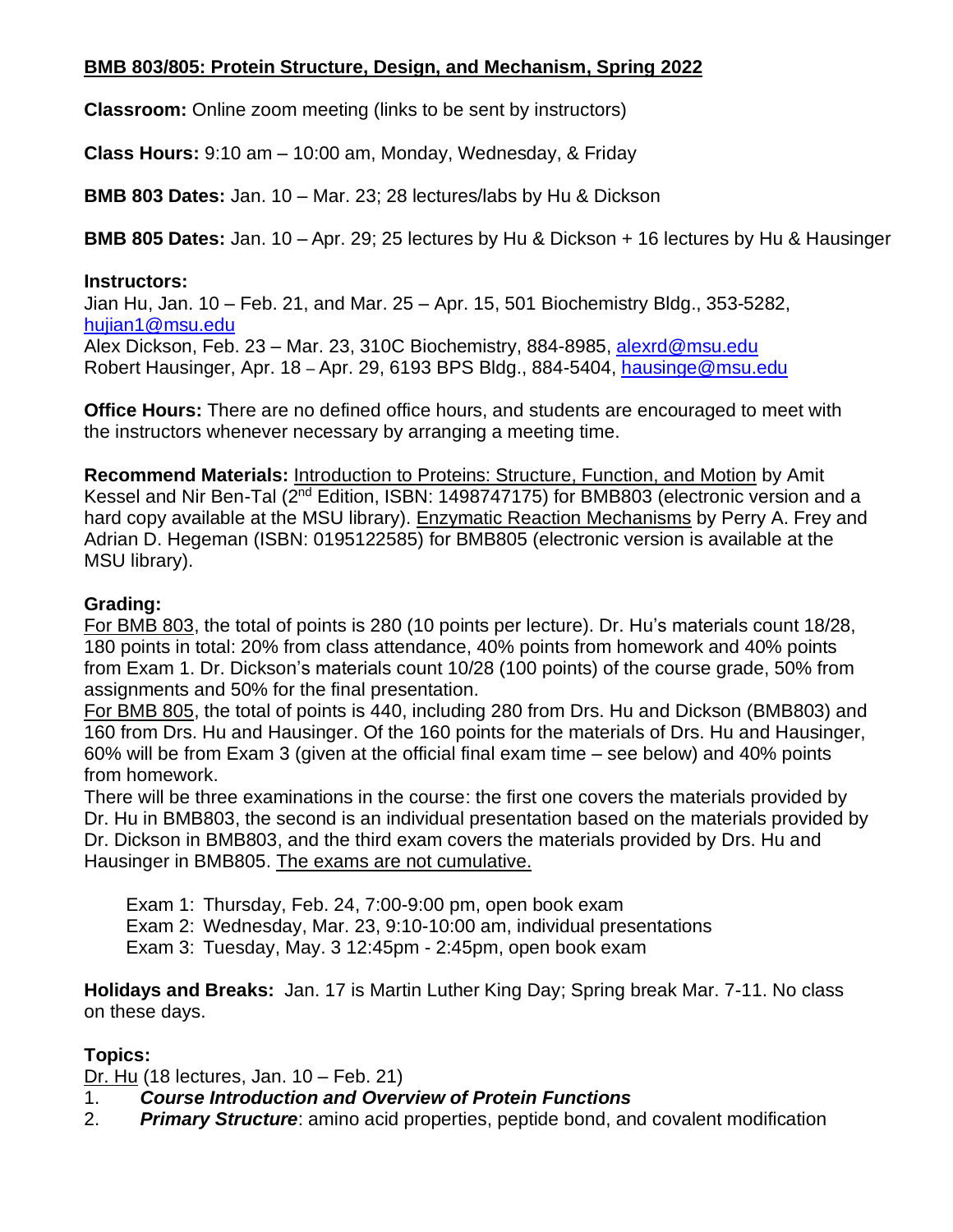- 3. *Secondary Structure*. Types of secondary structure and intrinsically disordered proteins/regions
- 4. *Tertiary Structure*: super-secondary structures and tertiary structures
- 5. *Proteins Structure Determination*: general strategy, approaches of structure determination (NMR, X-ray crystallography and cryo-EM)
- 6. *Noncovalent Forces in Protein Structure*: electrostatic, nonpolar, H-bonds, hydrophobic effect
- 7. *Conformational Changes and Dynamics*: motion at different time scales and methods of detection
- 8. *Protein-Ligand and Protein-Protein Interactions*: biological functions, binding constants, cooperativity, binding constant measurement
- 9. *Protein Folding and Protein Stability*: folding landscape and kinetics, folding models, folding intermediate, molecular chaperones
- 10. *Membrane Proteins*: classification, protein-membrane interactions, structure features, and biological functions
- 11. *Membrane Lipids Mimics in Membrane Protein Study*
- 12. *Channels*: structure, function, and mechanism
- 13. *Carriers*: structure, function, and mechanism
- 14. *Receptors*: structure, function, and mechanism
- 15. *General Catalytic Mechanisms of Enzymes*
- 16. *Transition State Theory and Transition State Determination*: basic theory, kinetic isotope effects and transition state analog in drug design
- 17. *Enzyme Kinetics and Inhibition*: theory and enzyme inhibitors
- 18. *Directed Evolution*: theory, approaches, and examples

Dr. Dickson (6 lectures, 3 labs + in-class presentations, Feb. 23 – Mar. 23)

- 19. *Online Resources for Protein Modeling and Analysis + Intro to Molecular visualization with VMD*
- 20. *Lab 1: Introduction to VMD (Visual Molecular Dynamics):* loading biomolecular coordinates and topologies; constructing representations; changing viewpoints; rendering images
- 21. *Sequence analysis:* sequence vs. structural homology; homologs, orthologs and paralogs; evolutionary conservation; tools for quantify sequence homology (BLAST)
- 22. *Structural analysis:* root mean squared distance; alignment and rotation matrices; TM-SCORE; alignment of heterogeneous structures
- 23. *Lab 2: Advanced VMD:* Trajectory data; rendering movies that switch between viewpoints
- 24. *Homology Modeling and Structure Prediction:* CASP competitions; PSI-BLAST; SWISS-MODEL; multiple sequence alignments; AlphaFold
- 25. *Molecular Modeling and Molecular Dynamics:* Online tools; forcefields; energy barriers and timescales; CHARMM-GUI
- 26. *Structure and Model-Based Drug Design:* Binding free energy; receptor-based vs ligand-based screening; top-performing algorithms; pharmacophore screening example
- 27. *Molecular visualization project:* Independent projects where students make a oneminute visualization capturing the relationship between structure and function. This course module runs through the duration of this section and contains the following assessments:
	- *Homework 1: Molecular system overview and proposal*
	- *Homework 2: Storyboard and script*
	- *Final video (content)*